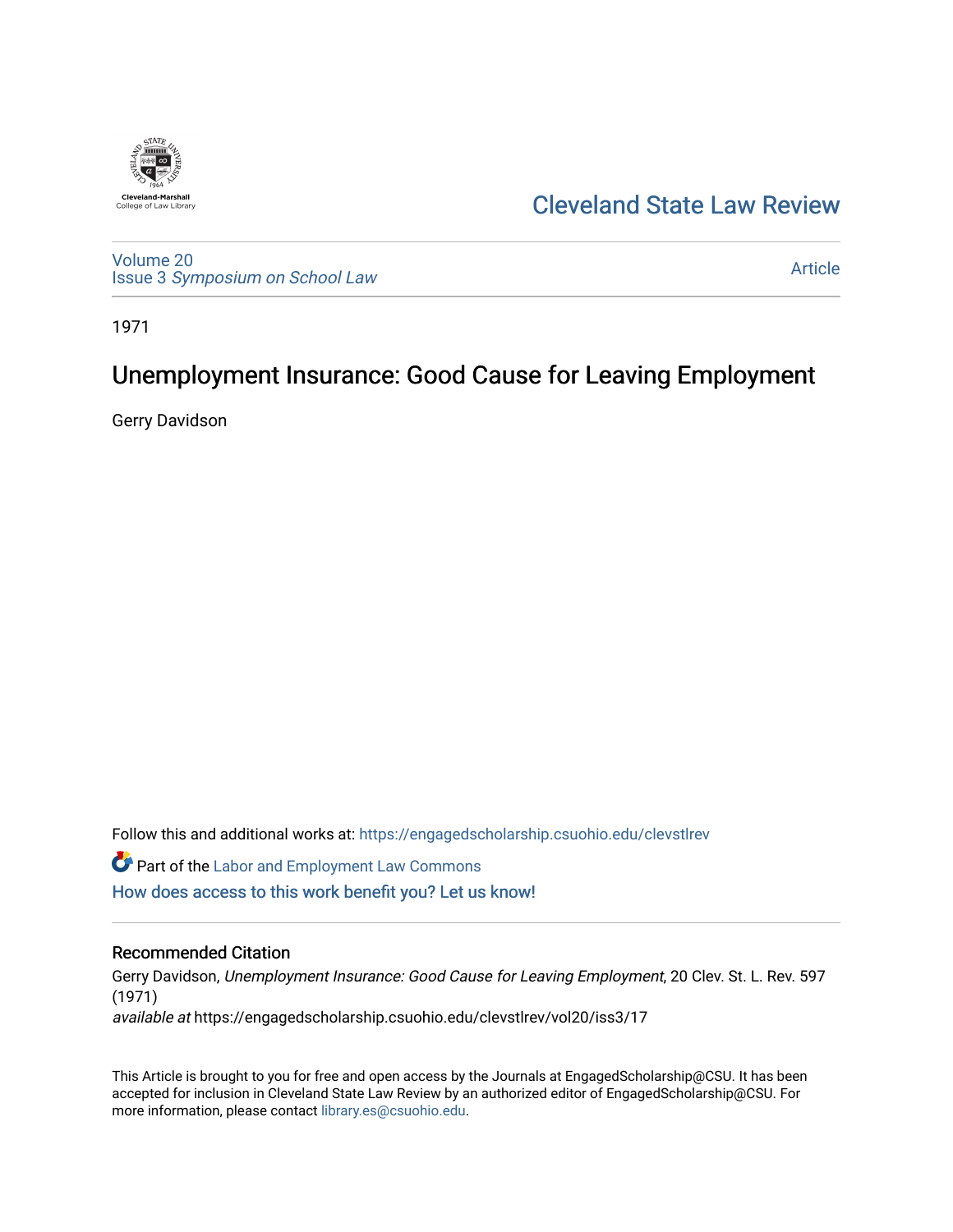### *Unemployment Insurance: Good Cause For Leaving Employment*

#### *Gerry Davidson \**

**T HE** PRIMARY OBJECTIVES behind the enactment of unemployment insurance programs have been enunciated as follows:

Unemployment insurance is a program-established under Federal and State law-for income maintenance during periods of involuntary unemployment due to lack of work, which provides partial compensation *for* wage loss as a matter of right, with dignity and dispatch, to eligible individuals. It helps to maintain purchasing power and to stabilize the economy. It helps to prevent the dispersal of the employers' trained work force, the sacrifice of skills, and the breakdown of labor standards during temporary unemployment.<sup>1</sup>

However, there are certain requirements a claimant must fulfill before he can be entitled to receive such benefits. One of these is that the worker must have left his employment for "good cause."

"Good cause" and "just cause" have been used synonymously in the interpretation of unemployment compensation statutes which qualify, or disqualify, an individual for such benefits.2 However, according to Black's Law Dictionary, "good cause" means "substantial reason, one that affords a legal excuse," **3** whereas, "just cause" is defined as "a cause outside legal cause, which must be based on reasonable grounds, and there must be fair and honest cause or reason, regulated by good faith." 4 Thus, there seem to be two approaches in determining what constitutes "good cause." The more liberal approach uses a standard of reasonableness as applied to the ordinarily intelligent man.5 The more conservative approach is to determine whether the cause for leaving employment was of a necessitous or compelling nature.<sup>6</sup>

"Good cause" and "personal reasons" for quitting employment connote "real circumstances, substantial reasons, objective conditions, palpable forces producing correlative results, adequate excuses which will bear the test of reason, just grounds for action, and good faith." **<sup>7</sup>**

<sup>\*</sup> B.B.A., Ohio University; Third-year student at Cleveland State University College of Law; Law clerk of the Legal Aid Society of Cleveland.

<sup>&</sup>lt;sup>1</sup> UNITED STATES DEPARTMENT OF LABOR, BUREAU OF EMPLOYMENT SECURITY, MAJOR OB-<br>jectives of Federal Policy with Respect to the Federal-State Employment Security<br>Program, General Administration Letter No. 305, April 25, 196

**<sup>2</sup>** Frigidaire Div. General Motors Corp. v. Board of Review, Bureau of Unemployment Compensation, **97 N.E.2d 96** (Ohio **C.P.** Montgomery County **1950);** Chalker v. First Federal Savings & Loan Ass'n., **126 N.E.2d** 475 (Ohio **C.P.** Summit County **1955). 3 BLACx's LAW DICTIONARY, 822** (1968 rev. ed.).

*<sup>4</sup> Id.* at **1001.**

**<sup>5</sup>**Harp **v.** Adm'r, Bureau of Unemployment Compensation, **230 N.E.2d 376** (Ohio **C.P.** Hamilton County **1967).**

**<sup>6</sup>** Imre v. Catherwood, **27 App.** Div. **2d 970, 279 N.Y.S.2d 213 (1967);** Weiss v. Catherwood, **26 App.** Div. 2d **851,** 274 **N.Y.S.2d 3 (1966);** Mee's Bakery v. Unemployment Compensation Bd. of Review, **162** Pa. Super. **183, 56 A.2d 386** (1948).

**<sup>7</sup>**Mee's Bakery v. Unemployment Compensation Bd. of Review, **162** Pa. Super. **183, 56 A.2d 386** (1948).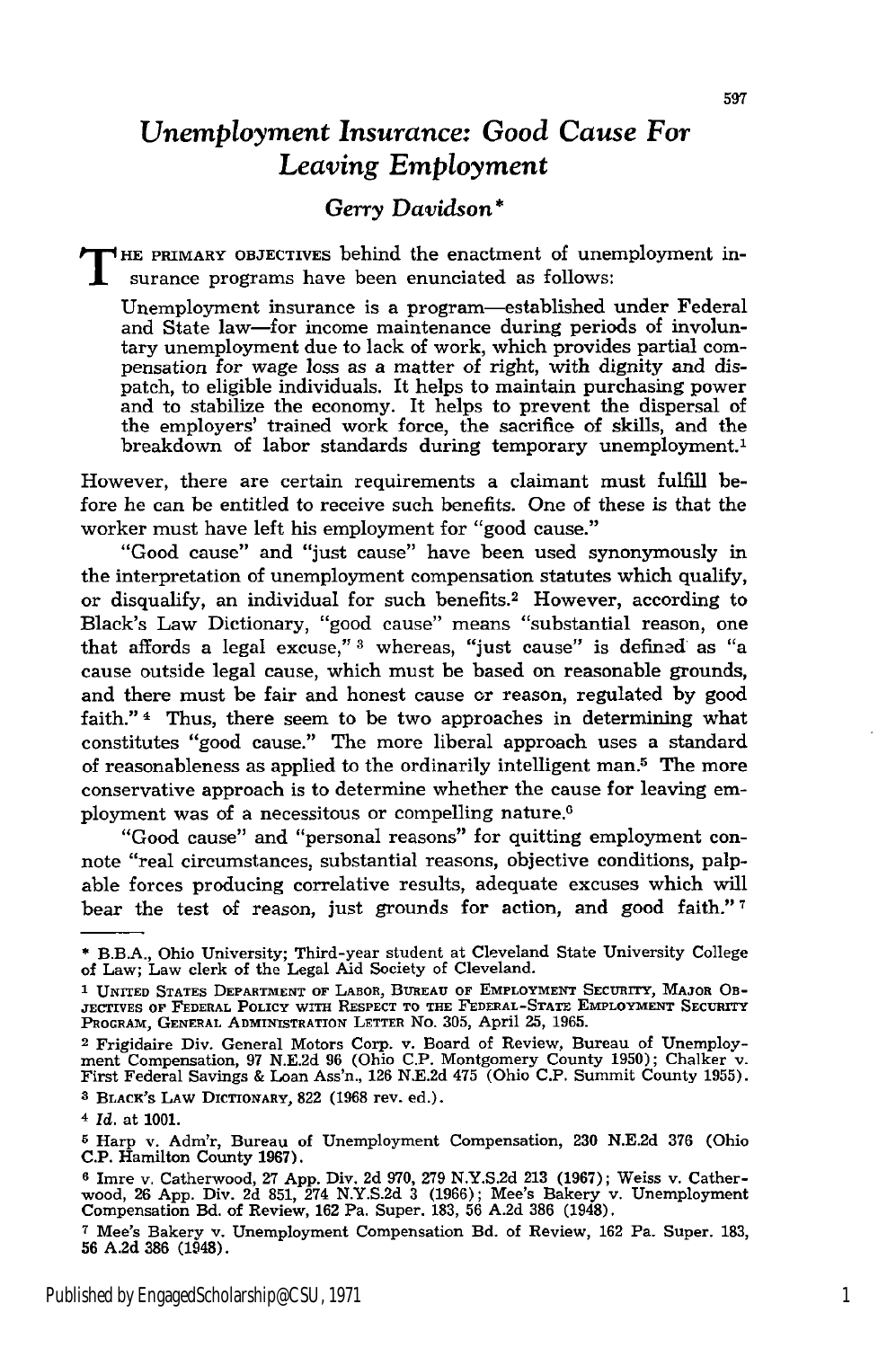Whichever of the two approaches is used, the question of whether the claimant left his employment with or without "good cause" is one **of** fact for determination **by** an unemployment compensation board of review.8 The sections of the Ohio Revised Code pertaining to the Unemployment Compensation Act,9 do not define "good cause." Therefore, each case must be determined on its own facts and circumstances.<sup>10</sup> In *Layton v. Bureau* of *Unemployment Compensation,* the court held it to be just cause for an individual to leave his employment for a better paying position. It was further stated that the claimant, after being separated from the new employment after one week was entitled to unemployment benefits due to a lack of work.<sup>11</sup> The court further stated that it is important to consider the rising cost of living and the fact that one has an inherent desire to improve his standard of living.<sup>12</sup> Therefore, for the purpose of entering the ranks of the compensated unemployed, the quitting of one's employment must be for such reasons as would motivate the average reasonable man in a similar position to do the same.<sup>13</sup>

In insurance programs, it is a cardinal rule that insurance does not cover losses willfully caused by the insured. However, there are circumstances which have been considered to be reasonable and justified for the worker to quit his employment and then receive unemployment benefits if he cannot find other employment. The controversies have arisen not over the payment of benefits to those who have voluntarily quit, but, instead, as to what constitutes "good cause" for leaving employment. <sup>14</sup>

If a worker leaves his employment voluntarily in any state, it must be for "good cause." Otherwise, he will not qualify for unemployment benefits. Most states restrict "good cause," to such as may be attributable to the employer or connected with the work.<sup>15</sup> The Ohio Revised Code states:

No individual may serve a waiting period or be paid benefits for the duration of his unemployment if the administrator finds that he quit his work without just cause or has been discharged for just cause in connection with his work.16

Therefore, "good cause" for leaving employment must be connected with the claimant's employment, and the test becomes one of whether

**<sup>8</sup>** Hackenberg v. Catherwood, 31 App. Div. 2d **577,** 294 N.Y.S.2d **803** (1968); Haynes v. Catherwood, 30 App. Div. 2d 722, 291 N.Y.S.2d 459 (1968).

**<sup>9</sup>** OHio REv. **CODE ANN.** §§ 4141.01-.99 (Baldwin 1964).

**<sup>10</sup>** Layton v. Bureau of Unemployment Compensation, **218** N.E.2d 767 (Ohio C.P. Erie County 1965).

**<sup>11</sup>** *Id.*

<sup>12</sup> Layton v. Bureau of Unemployment Compensation, **218** N.E2d 767 (Ohio C.P. Erie County 1965).

**<sup>13</sup>**Sun Shipbuilding & Dry Dock Co. v. Unemployment Compensation Bd. of Review, **358** Pa. 224, **56** A.2d 254 (1948).

**<sup>14</sup> HABER AND MURRAY, UNEMPLOYMENT INSURANCE IN THE ECONOMY 292 (1966).**

**<sup>15</sup> HABER AND MURRAY,** *supra* note 14, at 114-115.

**<sup>16</sup>**Onto REV. **CODE** ANN. § 4141.29(D) (2) (a) (Baldwin 1964).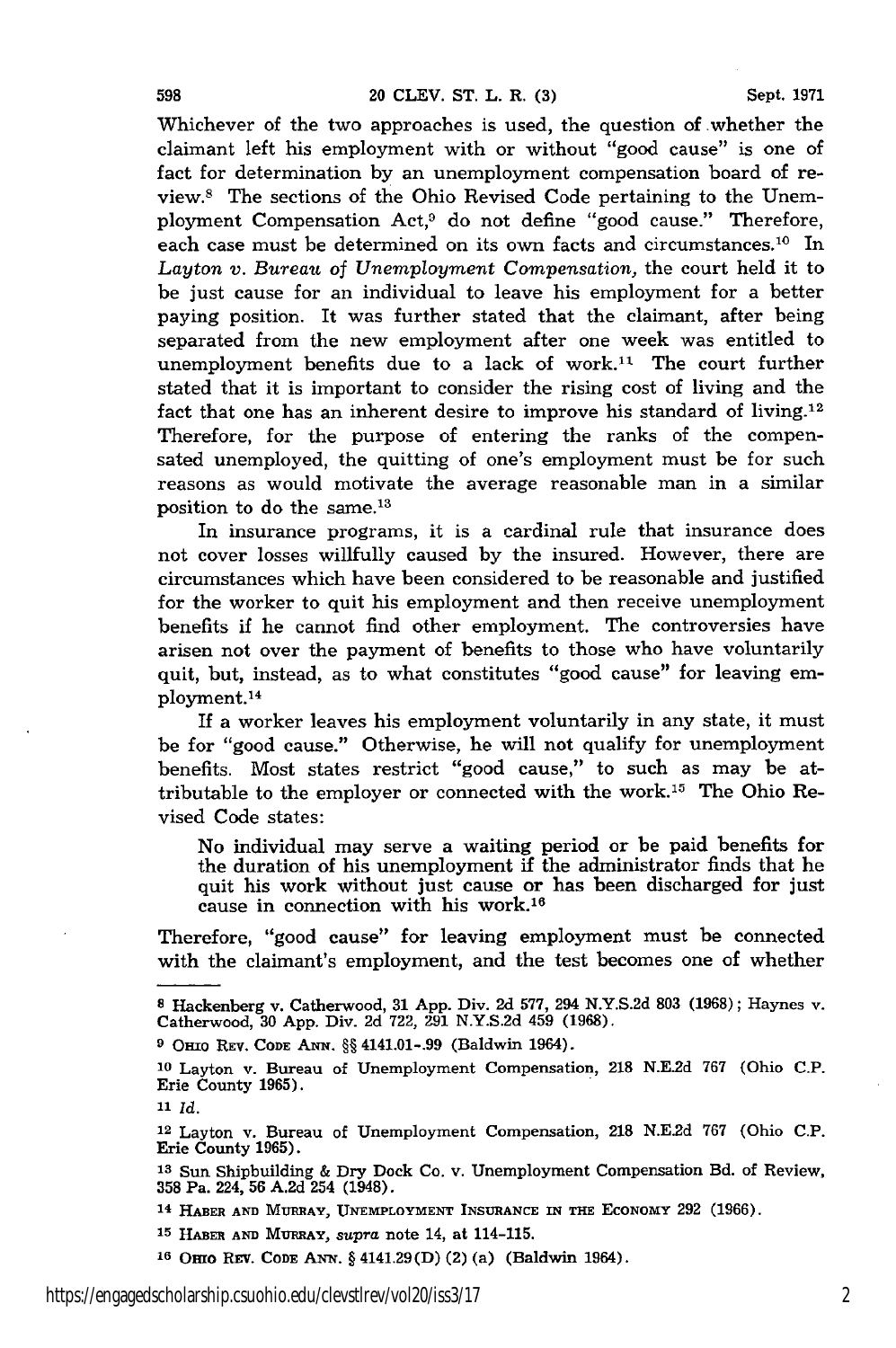the employee left for "good cause" connected with his employment.17 Based on this test, if an employee leaves work because of pregnancy,<sup>18</sup> or to get married,<sup>19</sup> or to follow her spouse to another locality,<sup>20</sup>, she will not be entitled to receive unemployment benefits. There are, however, certain extraneous factors, or personal reasons, in the absence of a statutory provision requiring the cause for leaving employment be connected with the work, which may be considered to be "good cause." 21

In a recent New York decision, it was held that "earlier than usual work, reasonably required by an employer's business and not adversely affecting the claimant, was not, as a matter of law, 'good cause' for leaving employment." 22 On the other hand, it has been held, in Ohio, that unemployment resulting from a refusal to transfer from daytime employment to the night shift, because the place of employment at night would cause an average female employee to fear for her safety was a voluntary quitting with "just cause" and did not bar the claimant from unemployment benefits.<sup>23</sup> Therefore, to constitute "good cause," the reasons for which an employee is compelled to leave his employment must be real, substantial, and reasonable.<sup>24</sup>

Any type of whimsical reason for leaving work will bar a claimant from receiving benefits, because, as stated in *Hrebar v. Unemployment Compensation Board of Review:*

The vitalizing element of "good cause" is "good faith" and "good faith" embraces not only the merely negative virtue of freedom from fraud but also positive conduct which is consistent with a genuine desire to work and to be self-supporting. <sup>25</sup>

The *Hrebar* case is supported by a New York decision stating that a claimant who had operated a manual and an electric comptometer and then quit when the electric machine was no longer available, after being told to simply do her best with the manually operated machine, quit without good cause.28

**A** claimant can be disqualified from receiving unemployment insurance if he is discharged for just cause, $27$  as a case where an individual has failed to report for work after numerous warnings by his

**<sup>17</sup>**Harp v. Adm'r, Bureau of Unemployment Compensation, **230 N.E.2d 376** (Ohio **C.P.** Hamilton County **1967).**

**<sup>18</sup>**Leach v. Columbus Plastics Products, Inc., 194 **N.E.2d** 469 (Ohio **C.P.** Franklin County **1962).**

**<sup>19</sup>**Moore v. Bureau of Unemployment Compensation, **73** Ohio **App. 362, 56 N.E.2d 520** (1943).

**<sup>20</sup>** Farloo v. Champion Spark Plug **Co.,** 145 Ohio St. **263, 61 N.E.2d 313** (1945); Brown-Brockmeyer Co. v. Herschberger, **67 N.E.2d 820** (Ct. **App.** Ohio 1944).

<sup>21</sup> Flannick v. Unemployment Compensation **Bd.** of Review, **168** Pa. Super. **606, 82 A.2d 671 (1951).**

**<sup>22</sup>** Vernaskas v. Fumex Sanitation, Inc., **35 App,** Div. **2d 618, 312 N.Y.S.2d 566 (1970).**

**<sup>23</sup>**Reeves v. Board of Review of Unemployment Compensation, **118 N.E.2d 159** (Ohio **C.P.** Cuyahoga County **1953).**

**<sup>24</sup>** Duquesne Brewing Co. of Pittsburgh v. Unemployment Compensation Bd. of Review, **359** Pa. **535, 59 A.2d 913** (1948).

**<sup>25 179</sup>** Pa. Super. **103, 116 A.2d 93, 95 (1955).**

**<sup>26</sup>** DeCicco v. Catherwood, 24 **App.** Div. **2d 666, 261 N.Y.S.2d 91 (1965).**

**<sup>2</sup>T** OHio **REV. CODE AmN. §** 4141.29 **(D)** (2) (a) (Baldwin 1964).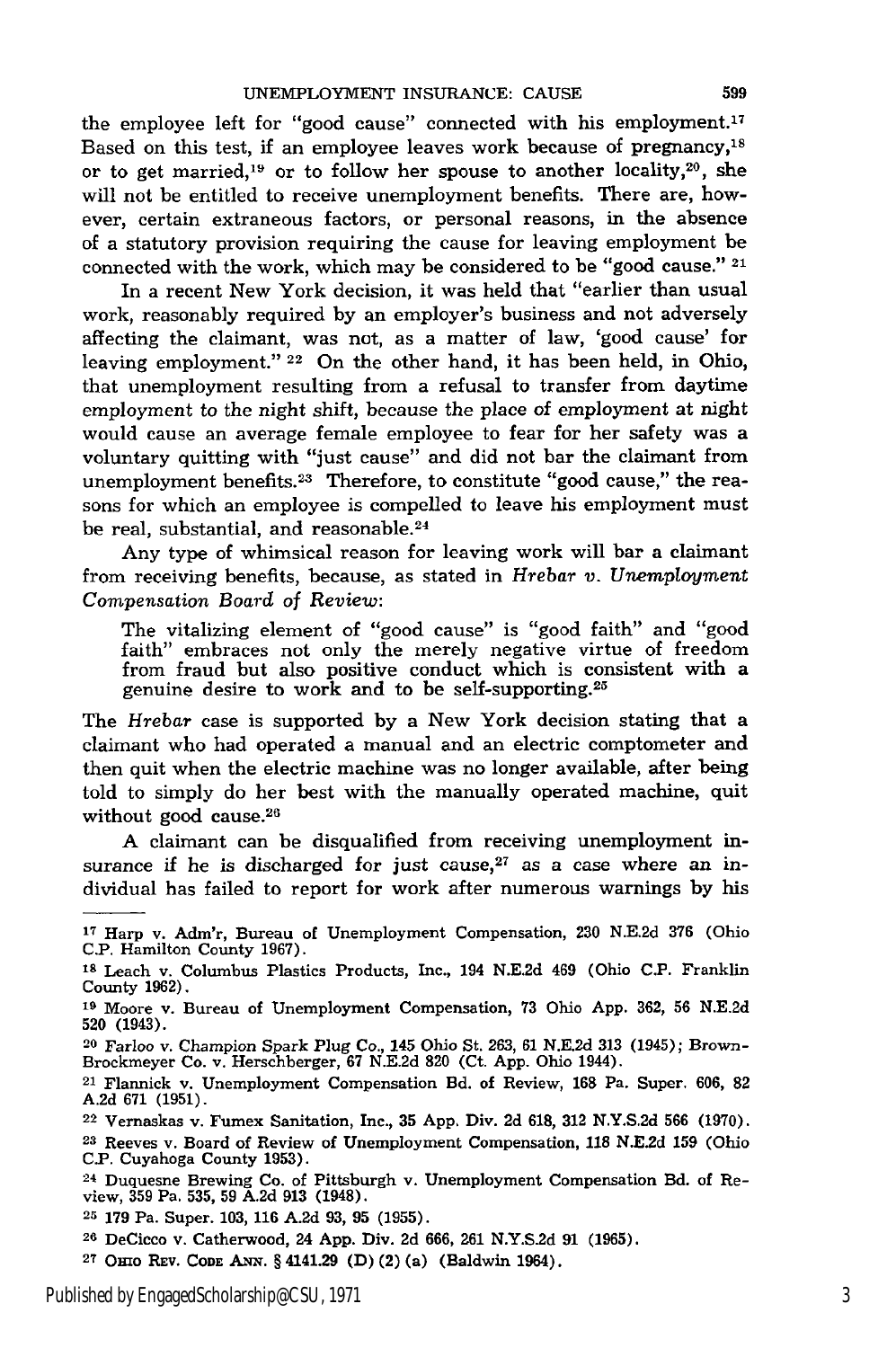employer.28 However, if the unemployment is due to lack of work, the individual may be eligible for benefits if he continuously looks for work, is able to work, and is available for suitable work,<sup>29</sup> but he must be actively seeking such suitable work.<sup>30</sup>

The Unemployment Compensation Act also fails to grant benefits to those who refuse without good cause to accept offered suitable work:

No individual may serve a waiting period or be paid benefits for the duration of employment if the administrator finds that he has refused without good cause to accept an offer of suitable work when made by an employer . . . or has refused or failed to investigate a referral to work when directed to do so by a local employment office... **31**

The question which now arises is, what can be considered to be suitable work? Suitable work is a question of fact to be determined by the trier of the facts.<sup>32</sup> In *Shay v. Unemployment Compensation Board* of *Review,* the appellants had been denied unemployment benefits, after they were laid off because they were offered work as laborers, at a considerable reduction in wages. One claimant was a carpenter for fourteen years and the other was a bricklayer with eight years' experience. The Pennsylvania Supreme Court vacated the decision on the grounds that the lower court had refused to consider what was "suitable" work, in view of the claimants' training and experience which are "inevitable touchstones of deliberation." **33**

The Ohio Revised Code expressly provides guidelines for the administrator, the trier of fact, to determine what is suitable work:

In determining whether any work is suitable for a claimant **. . .** the administrator shall . . . consider the degree of risk to the claimant's health, safety, and morale, his physical fitness for the work, his prior training and experience, the length of his employment, the distance of the available work from his residence, and his prospects for obtaining local work.<sup>34</sup>

However, the Federal Unemployment Tax Act<sup>35</sup> specifies certain conditions by which a state cannot disqualify a claimant for refusing new work. These conditions were designed so that a worker could refuse a job where a labor dispute existed, where hours,<sup>36</sup> wages,<sup>37</sup> or working conditions are substandard, or where his right to join a bona fide labor union would be restricted.<sup>38</sup> It must be remembered, though, that all the facts and circumstances are considered when determining

- **<sup>33</sup>**424 Pa. 287, 227 A.2d 174 (1967).
- 34 **OHio REV. CODE ANN.** § 4141.29 (F) (Baldwin 1964).
- **35** INT. REV. **CODE** OF 1954, § 3304(a) (5).
- **<sup>36</sup>**Linker v. Catherwood, 27 App. Div. 2d **884, 277** N.Y.S.2d **831** (1967).
- **<sup>37</sup>**Kotlowitz v. Catherwood, 24 App. Div. 2d 813, 263 N.Y.S.2d 798 (1965).
- **<sup>38</sup>**Omio REV. **CODE ANN.** § 4141.29 (E) (1) (1) (Baldwin 1964).

**<sup>28</sup>**Ohio Ferro-Alloys Corp. v. Tichnor, 168 N.E.2d 334 (Ohio **C.P.** Muskingum County **1959).**

**<sup>29</sup>**Wallace v. Bonded Oil Co., 152 N.E.2d 172 (Ohio C.P. Clark County 1958).

**<sup>30</sup>**OHio **REV. CODE** ANN. § 4141.29 (A) (4) (Baldwin 1964).

**<sup>31</sup> OHIo** REV. **CODE ANN.** § 4141.29 (D) (2) (b) (Baldwin 1964).

**<sup>32</sup>** Pennington v. Dudley, 10 Ohio St. **2d** 90, **226** N.E.2d 738 (1967); Linker **v.** Catherwood, 27 **App.** Div. 2d 884, 277 N.Y.S.2d 831 (1967).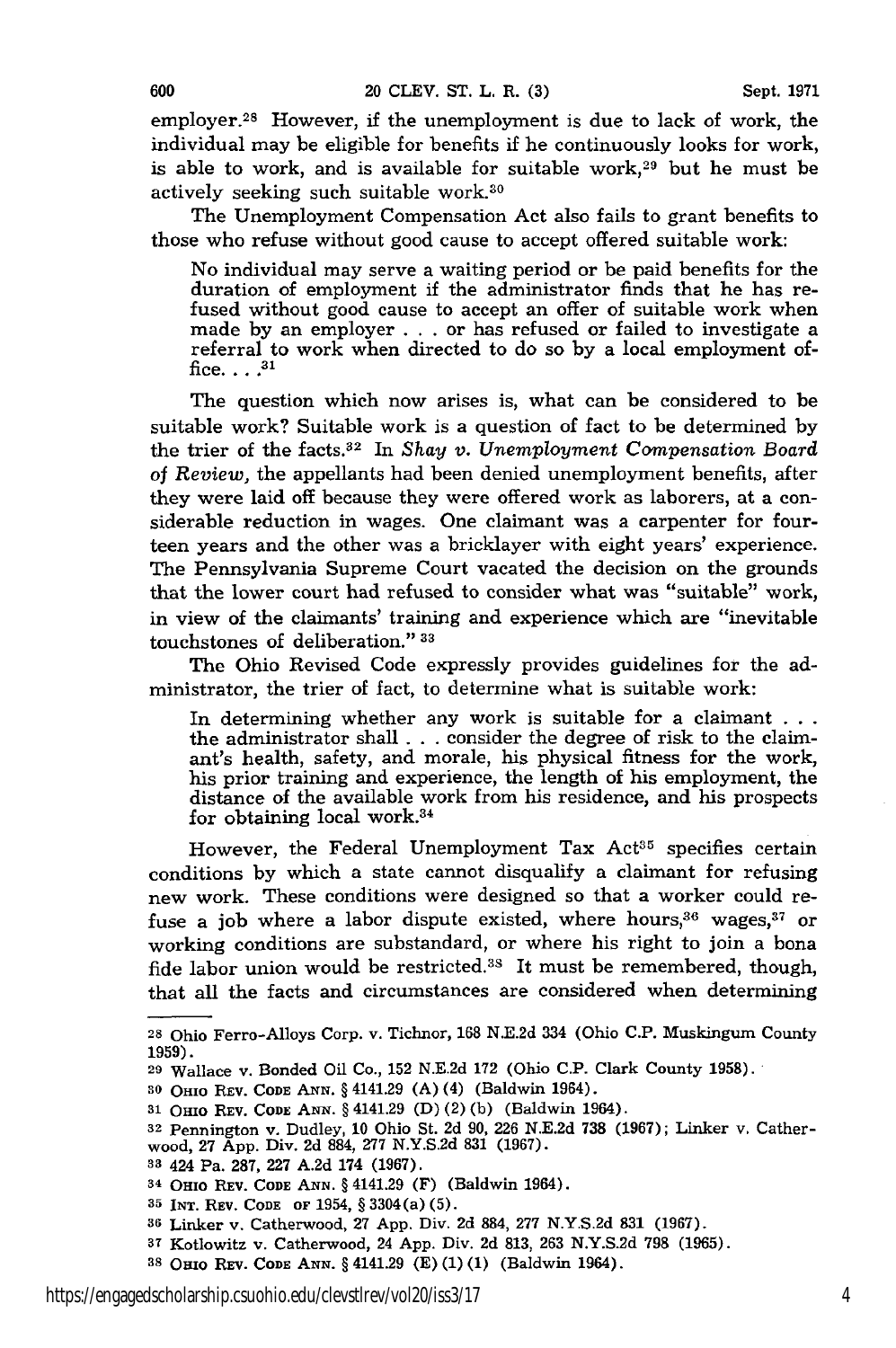whether a refusal of offered employment was with "good cause." In *Palmer v. State Bureau of Unemployment,* a seamstress was offered evening employment as a waitress at half her usual wage. She refused the offer because she had never worked as a waitress before and, if she accepted, would have had to hire a baby sitter. The Court ruled that her refusal was with "good cause." **39**

Another consideration for refusal with "good cause" of offered employment is whether such new employment is

at an unreasonable distance from the worker's residence. Consideration should also be given to the character of the work he has been accustomed to do, and whether travel to the place of work involves expenses substantially greater than that required for his former work, unless the expense is provided for.40

Therefore, while the person must be available for work in order to receive unemployment benefits, his availability depends upon whether or not there is suitable work in the community. $4<sup>1</sup>$  Notwithstanding other factors, in determining what is "good cause" for leaving employment, one of the major considerations is the "consistency of one's conduct with a reasonably evidenced intent and desire to be at work and be selfsupporting." 42 As the Bureau of Employment Security has put it,

The qualifying requirement and the requirement that claimants be able and available for work are the two halves of a single requirement that protection be limited to unemployed members of the labor force.<sup>43</sup>

An employer has the privilege of writing into employment contracts certain provisions for which an employee may be discharged for "just cause." 44 One example of such a provision might be calling for mandatory retirement at the age of sixty-five. Therefore, when an employee reaches this age, and is at that time discharged, it can be said that he has been discharged for "just cause" and will not be entitled to receive unemployment insurance benefits. $45$  Under a different type of provision, an employee can be discharged for a violation of a labor contract by reporting for work in an intoxicated condition or under the influence of intoxicating liquor, and such discharge will be deemed to be within the scope and meaning of "discharge for just cause in connection with his work," thus denying the employee unemployment benefits.<sup>46</sup> However, if an employee is discharged only because of a misunderstanding

**<sup>39 177</sup>** N.E.2d **806** (Ohio C.P. Scioto County **1961).**

<sup>40</sup>**OHIO REV. CODE ANN.** § 4141.29 **(E) (3)** (Baldwin 1964).

**<sup>41</sup>**Kontner v. Board of Review, 148 Ohio St. 614, 76 N.E.2d 611 (1947); Leach v. Board of Review, Bureau of Unemployment Compensation, **115** Ohio App. **235, 178** N.E.2d 94 (1961).

<sup>42</sup> Dept. of Indus. Relations v. Mann, **35** Ala. App. 505, **50** So. 2d 780, **783** (1950).

**<sup>43</sup> UNITED** STATES DEPARTMENT **OF** LABOR, **BUREAU OF EMPLOYMENT SECURITY, "UN-**EMPLOYMENT **INSURANCE LEGISLATIVE POLICY,** RECOMMENDATIONS **FOR STATE** LEGISLATION 1962," BES No. U-212A, October, 1962, at 44.

<sup>44</sup> Mathieu v. Dudley, 10 Ohio App. 2d **169,** 226 N.E.2d 763 (1967).

**<sup>45</sup>**Leach v. Columbus Coated Fabrics Co., 205 N.E.2d **608** (Ohio C.P. Franklin County 1964).

<sup>46</sup> Hawkins v. Leach, **115** Ohio App. 259, **185** N.E.2d 36 (1961).